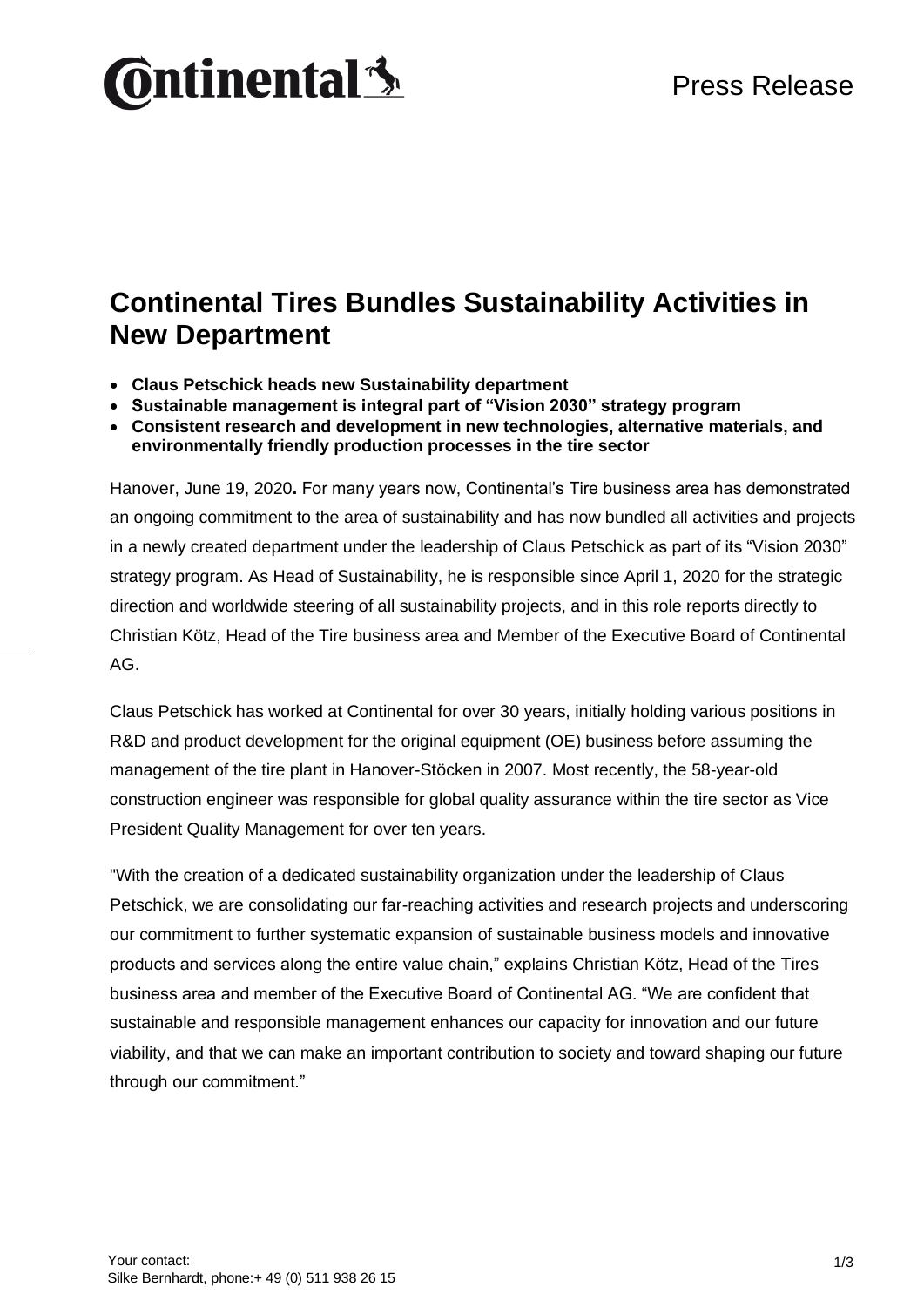## **Ontinental 3**

For many years, sustainable and responsible management has been an integral part of Continental's corporate strategy and development. The focus of the sustainability strategy is on the four strategic topics of climate change mitigation, clean mobility, circular economies, and sustainable supply chains. In order to make the tires of the future even more energy-efficient and environmentally friendly in terms of production, use and recyclability, Continental is systematically investing in the research and development of new technologies, alternative materials, and environmentally compatible production processes.

This includes, for example, the extension of product service life through retreading. Back in 2013, Continental already built the globally unique ContiLifeCycle plant in Hanover, Germany, for this purpose. Here, specially designed machine fleets with integrated retreading systems set new standards in the field of tire recycling.

A further central concern for Continental is to cease importing natural rubber exclusively from the tropics, but to produce it as close as possible to the tire plants in order to prevent the ongoing deforestation and reduce the CO2 emissions generated through long transport routes. In future, the multiple award-winning, long-term Taraxagum project from Continental and the Fraunhofer Institute for Molecular Biology and Applied Ecology (IME) will supply natural rubber from dandelion plants, which can be used for producing motorcycle, car and commercial vehicle tires. The Urban Taraxagum bicycle tire is Continental's first series-produced tire manufactured using natural rubber from the dandelion plant.

Continental is committed to sustainability in the natural rubber supply chain and is striving to provide the greatest possible transparency and to establishing a traceable and sustainable supply chain via an electronic system. Continental is also a founding member of the Global Platform for Sustainable Natural Rubber (GPSNR), an association of the major players in the natural rubber sector from business and civil society, who are working jointly to improve global sustainability in the natural rubber sector.